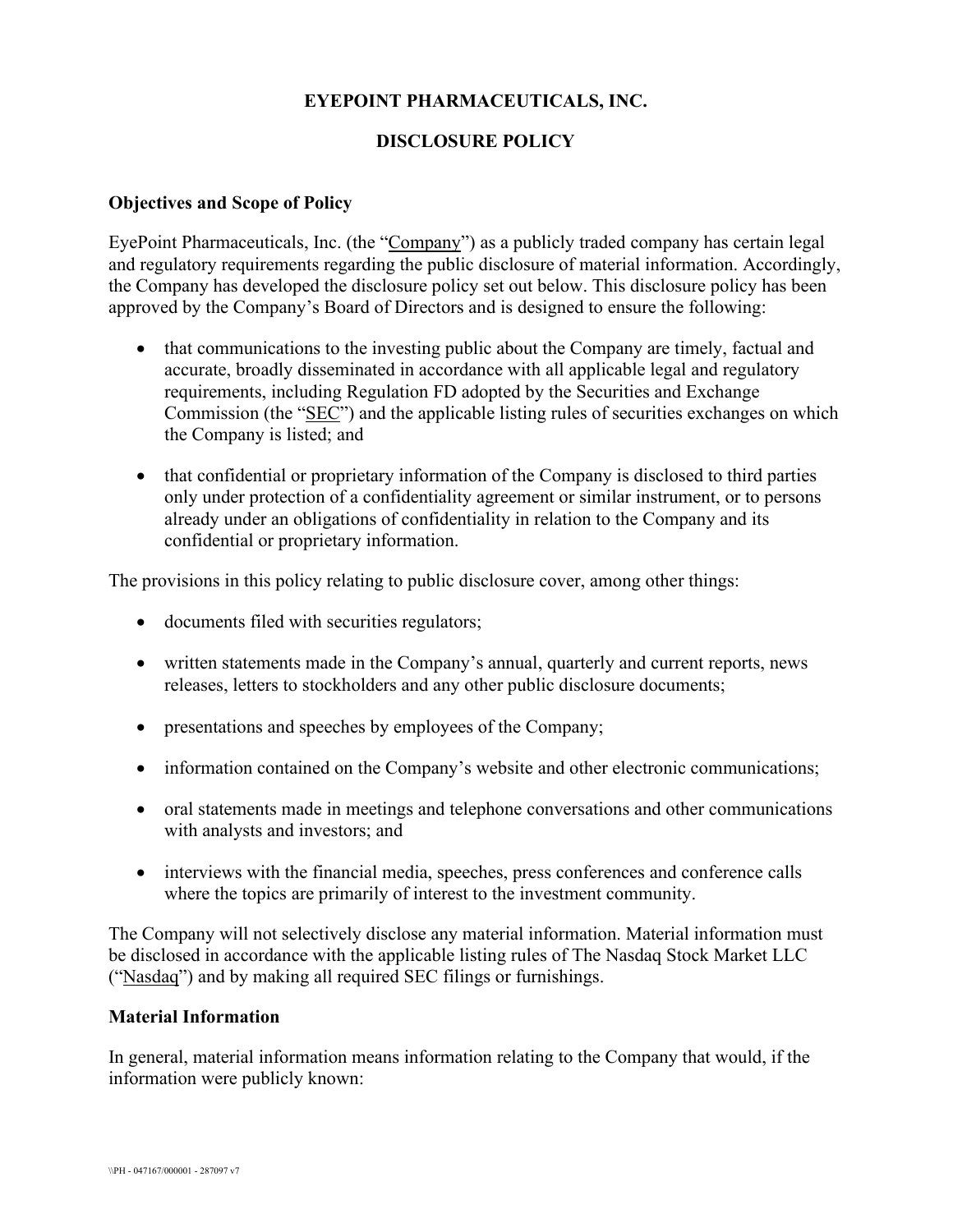- be likely to have an effect on the price or value of the Company's securities; or
- be information that a reasonable investor would want to know in deciding whether or not to buy or sell the Company's securities.

Examples of possible material information include, but are not limited to:

- the financial performance of the Company;
- developments with respect to the clinical development of the Company's product candidates;
- developments with respect to the commercialization of any of the Company's products, whether by the Company or by the Company's licensees, partners or other similar companies;
- entry into or termination of a material contract (such as a license or supply agreement);
- a material acquisition or sale of assets by the Company;
- an actual or proposed takeover or merger;
- an actual or proposed change to the Company's capital structure, including a stock split;
- a proposed dividend or a change in dividend policy;
- developments regarding significant litigation or government agency investigations;
- liquidity problems;
- major changes in management; or
- a material claim against the Company or other unexpected liability.

Directors, officers and employees must inform the Chief Executive Officer, Chief Financial Officer or Chief Legal Officer of any potentially material information or proposal as soon as practicable after such individual becomes aware of that information.

#### **Disclosure Procedures**

The Company's Chief Executive Officer and Chief Financial Officer are the spokespersons designated by the Company to communicate with the investment community, investors, regulators and the media. The Chief Executive Officer may specifically designate other members of the Company's management team or external investor relations consultants to speak on behalf of the Company with respect to a particular topic or purpose. Such persons shall be Company spokespersons only for the particular circumstance of each such person's designation as spokesperson.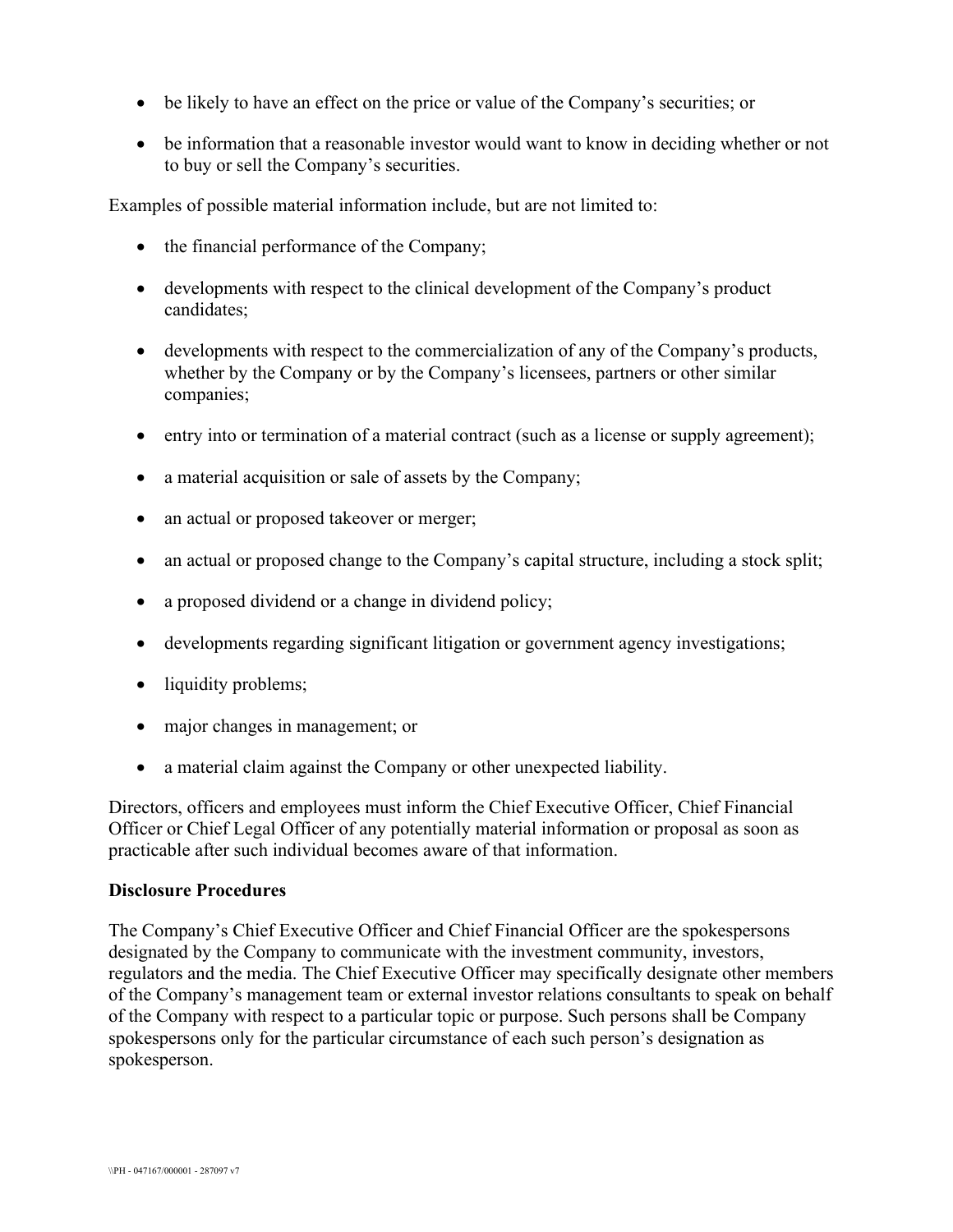No other person or persons are authorized to communicate on behalf of the Company. Directors, officers or employees who are not designated spokespersons must not respond under any circumstances to inquiries from the investment community, investors, regulators, the media or others. All such inquiries should be referred to one or more of the designated spokespersons.

The principal methods of publicly disclosing material information by the Company will be by news release and SEC filings. No material news released may be issued by the Company unless it has been approved by the Company's Chief Executive Officer or Chief Financial Officer.

### **No Selective Disclosure; Corrective Actions**

There must be no selective disclosure of material information. Previously undisclosed material information must not be disclosed to selected individuals. In order to ensure that non-public material information is not inadvertently disclosed, directors, officers and employees are prohibited from participating in internet chatrooms or newsgroup discussions on matters pertaining to the Company's activities.

In the event of unintentional or inadvertent selective disclosure of undisclosed material information, the person or persons involved should immediately contact the Company's Chief Executive Officer, Chief Financial Officer or Chief Legal Officer. The Company will determine as soon as practicable whether there is a need (based on who received the unintentional selective disclosure) to disclose the material information to the public or to require that the party to whom the information was disclosed enter into a written confidentiality agreement. If the Company determines that disclosure of the information is required, the Company shall broadly disseminate the information, by news release and SEC filings or other appropriate means, as soon as practicable, but in any case by the earlier of 24 hours after the initial event of selective disclosure or the commencement of the next day's trading after the initial event of selective disclosure.

# **Maintaining Confidentiality**

All directors, officers and employees of the Company who have knowledge of material information relating to the Company that has not been communicated to the public are prohibited from communicating that information internally or externally to anyone else (including lenders, legal counsel, auditors and financial advisors), except on a "need-to-know" basis. A need-toknow basis is the communication of only that information which is necessary for the recipient to be able to perform his or her responsibilities at or for the Company.

Outside parties privy to undisclosed material information relating to the Company must be advised that they may not divulge the information to anyone else, except on a need-to-know basis and subject to an obligation to keep the information confidential, and that they may not trade the securities of the Company until the information is publicly disclosed. An outside party may be required to enter into a written confidentiality agreement. Any questions in this regard should be directed to the Company's Chief Legal Officer.

# **Trading Halts**

It may be necessary to request a trading halt from Nasdaq to ensure that orderly trading in the Company's securities is maintained and to manage disclosure issues. The Company's Chief Executive Officer, Chief Financial Officer and Chief Legal Officer will make all decisions in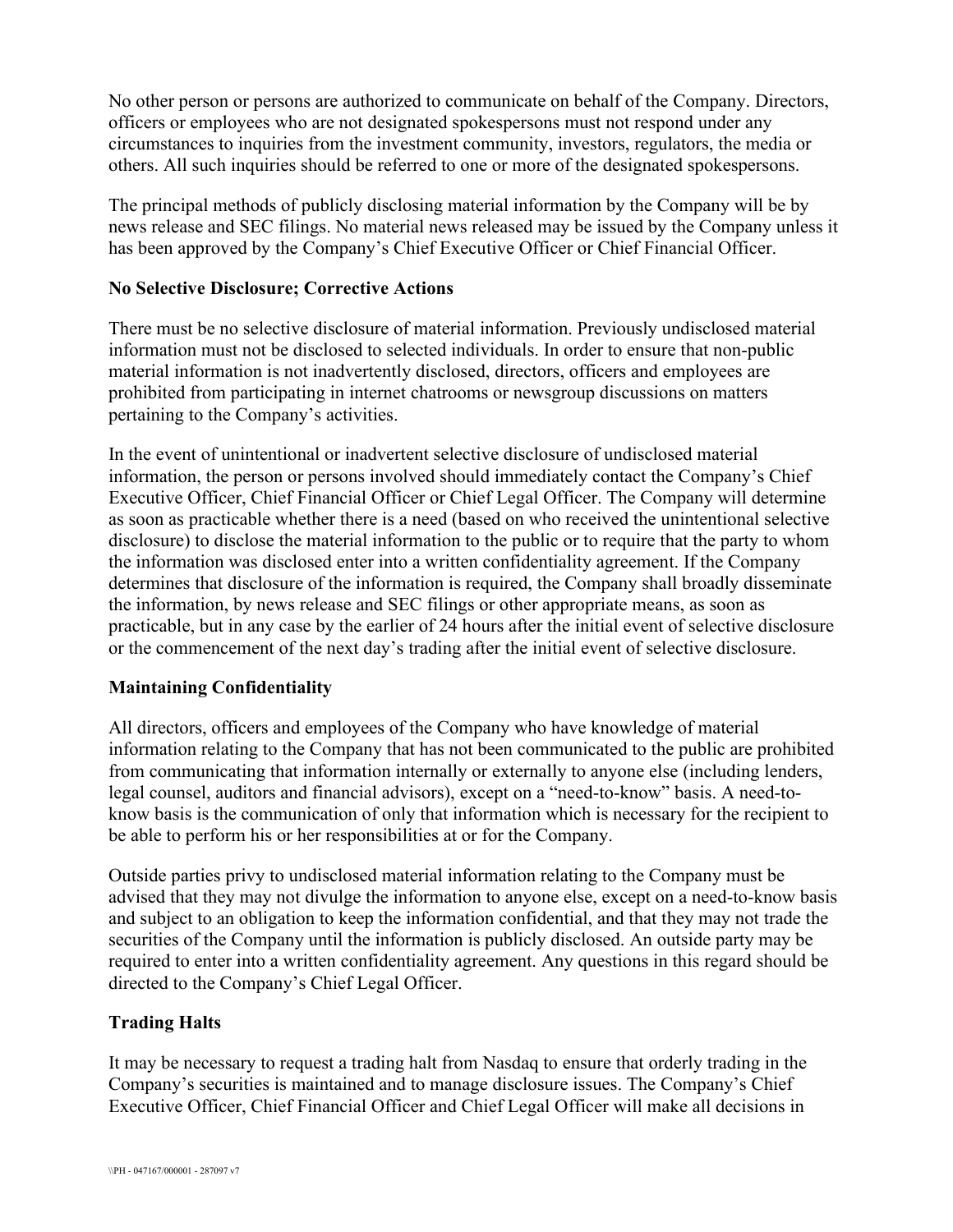relation to trading halts. No Company employee is authorized to seek a trading halt except with the approval of the Company's Chief Executive Officer, Chief Financial Officer or Chief Legal Officer.

## **News Releases**

News releases will be disseminated through an approved news wire service that provides simultaneous national and international distribution. News releases will be transmitted to Nasdaq, relevant regulatory bodies, major business wires and national financial media. News releases will be posted on the Company's website as soon as possible after release over the news wire. The news release section of the Company's website shall include a notice that advises the reader that the information posted was accurate at the time of posting, but may be superseded by subsequent publicly disclosed information.

## **Conference Calls**

Conference calls with the investment community may be held to report on quarterly earnings, guidance concerning future operating performance and major corporate developments so that the information will be accessible simultaneously to any and all interested parties.

- Conference calls will be preceded by a meeting of the Company participants to review responses to anticipated questions and to identify information that may require public disclosure prior to the conference call.
- The Company may use the conference call to adjust forward-looking guidance given in a prior conference call.
- Analysts and members of the investment community will be encouraged to ask questions that may involve responses requiring disclosure of additional material information during these public sessions and not to participate in one-on-one sessions seeking such information.
- The Company will give adequate notice of the conference call through a press release and by posting it on the Company website together with information on how to access the call.
- Conference calls will also be accessible by audiocast on the Company website for a reasonable period of time after the call, as determined by management.

### **Industry Conferences**

This policy applies to any form of communication, such as a speech, roundtable discussion, or presentation by any director, officer or employee of the Company made at any industry conference or similar event. Material, non-public information shall not be disclosed in presentations, breakout discussions or in materials. Remarks to be made at any industry conference should be carefully scripted to avoid disclosure of material non-public information. Notwithstanding the preceding, material non-public information may be disclosed at an industry conference or similar event if (i) the Company has provided adequate notice of the industry conference or similar event through a press release along with information on how to access the presentation and (ii) any material non-public information disclosed at an industry conference or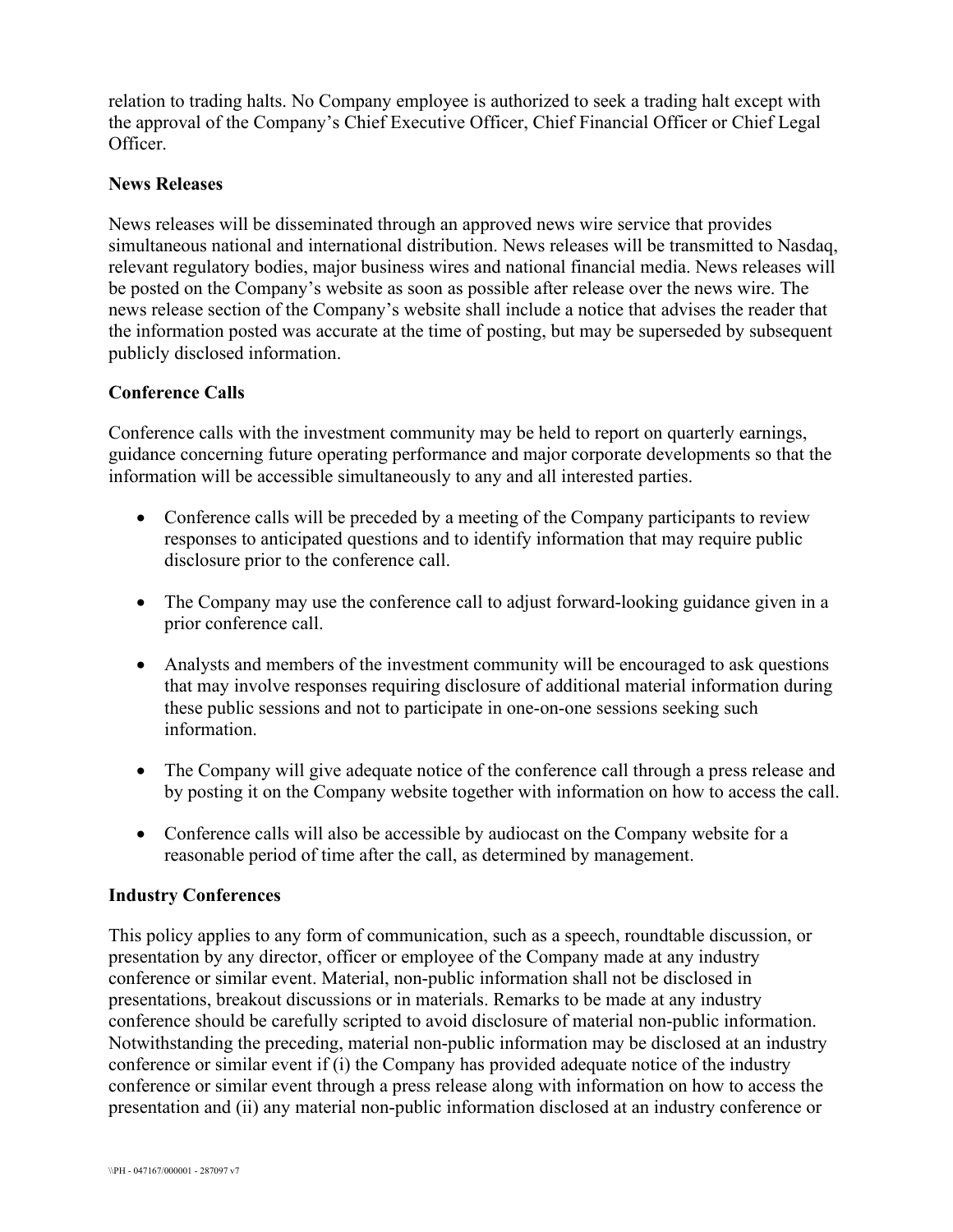similar event shall be accessible on the Company website after such industry conference or similar event.

### **Analysts and Institutional Investors**

The Company recognizes that meetings with analysts and institutional investors are an important element of the Company's investor relations program. The Company will meet with analysts and investors on an individual or small group basis, as needed, and will initiate contact with, or respond to, analysts and investors in a timely, consistent and accurate fashion in accordance with this policy. The Company will provide only non-material information at individual and group meetings, in addition to previously publicly disclosed information.

## **Analysts' Research Reports**

The Company will only review analysts' research reports for the purpose of pointing out factual errors based on publicly disclosed information.

The Company will not confirm, or attempt to influence, an analyst's opinions or conclusions and will not express comfort with the analyst's model or earnings estimates, except in public disclosure formats as contemplated herein (such as publicly announced conference calls). The Company will not post analysts' research reports on its website.

## **Forward-Looking Information or Guidance**

"Forward-looking information" is information about prospective results of operations, financial position, cash flow, trends, risks or business activities. Forward-looking information is based on assumptions about future conditions or courses of action. The following are guidelines for the Company in publicly disclosing forward-looking information:

- The forward-looking information, if determined to be material, will be disseminated, if at all, broadly by news release and SEC filings or other appropriate means, in accordance with this policy.
- The information will be clearly identified as forward-looking.
- The Company must have a reasonable basis for the forward-looking information.
- The forward-looking information will be accompanied by a statement that
	- o identifies risks and uncertainties that may cause the actual results to differ materially from the forward-looking information as disclosed; and
	- o disclaims any intention or obligation of the Company to update or revise the forward-looking information, whether as a result of new information, future events or otherwise.

Notwithstanding this disclaimer, should subsequent events demonstrate that facts have materially changed, the Company will evaluate with legal counsel whether to issue a news release or file a report with the SEC containing the new information.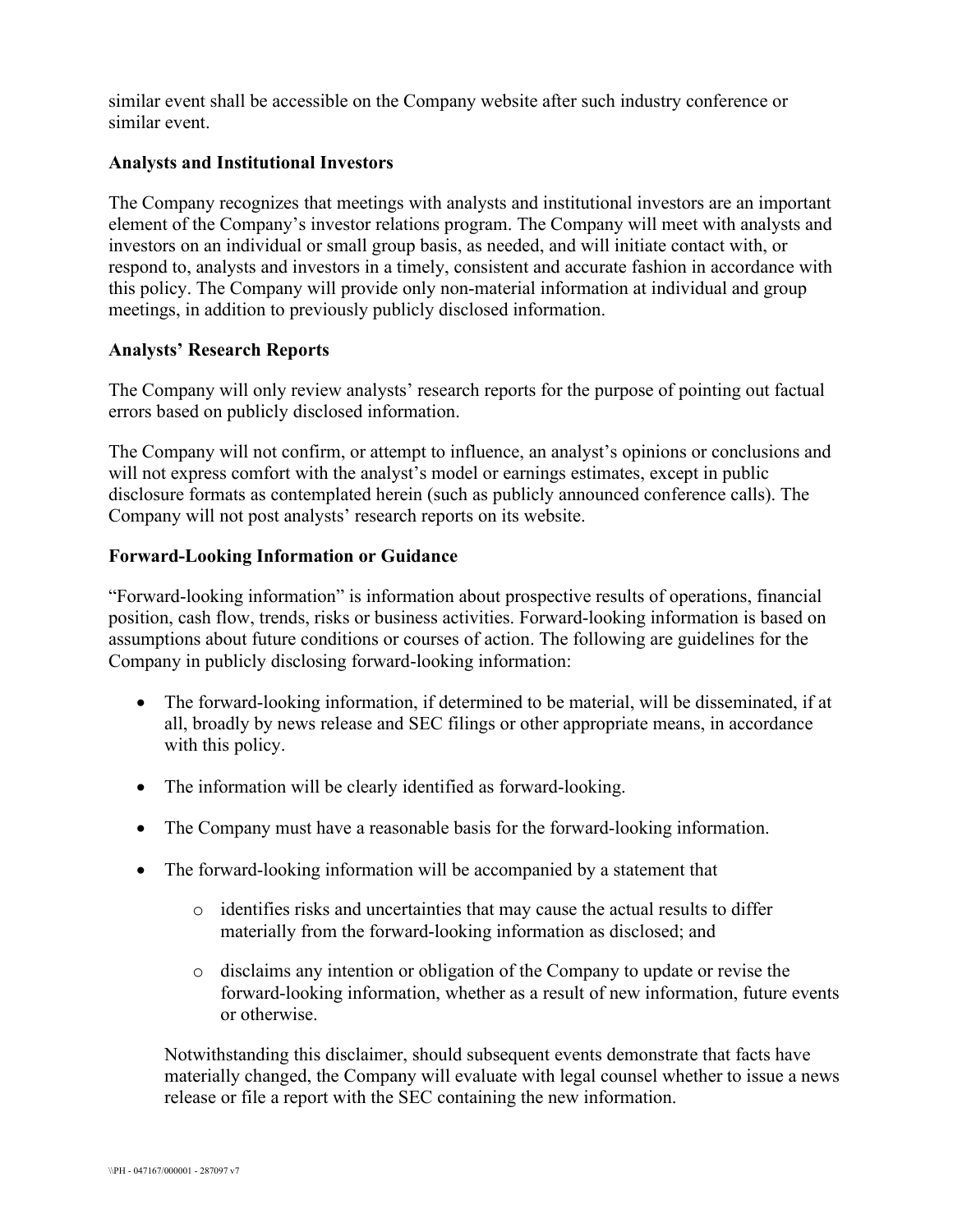• The foregoing "safe harbor" statements or disclaimers will be given both during conference calls, and during any webcast, public presentation, industry conference, or public speech. Safe harbor disclaimers must also be provided if forward-looking statements are made during participation in industry or analyst conferences.

## **Non-GAAP Information**

"Non-GAAP" information is information about the financial results which is not presented in accordance with U.S. generally accepted accounting principles ("GAAP"). In the event non-GAAP information is presented in a news release, industry or analyst conference, or other public presentation, the most directly comparable GAAP measure shall be made available together with a reconciliation (by a clearly understandable method) of the differences between the GAAP and non-GAAP information, either in the presentation or by reference to a posting on the Company's website; in a news release GAAP information shall be presented with equal or greater prominence.

### **Stockholder Communications**

The Company's communication strategy requires communication with stockholders, stakeholders and other constituents involved with the Company in an open and timely manner so that the market has sufficient information to make informed investment decisions on the operations and results of the Company. The strategy provides for the use of systems that ensure a regular and timely release of information about the Company to, and to promote effective communications with, stockholders, stakeholders and other constituents involved with the Company. Mechanisms employed include:

- documents filed with the SEC;
- periodic reports (e.g. annual, quarterly and current reports);
- news releases, letters to stockholders and any other public disclosure documents; and
- presentations at the annual meeting of stockholders and other stockholder meetings.

The Company also posts all reports, documents filed with the SEC and media releases and copies of significant business presentations on the Company's website at *[www.eyepointpharma.com](http://www.eyepointpharma.com/)*.

In addition to the disclosure requirements of Nasdaq and various investor relation forums, the Company places considerable importance on effective two-way communications with stockholders. Accordingly, the Board of Directors of the Company encourages full participation of stockholders at each annual meeting of stockholders and any other stockholder meetings to ensure a high level of accountability and understanding of the Company's strategy and goals. The Company's practice is to also invite its independent registered public accounting firm to attend the annual meeting of stockholders and be available to answer stockholder questions about the conduct of the audit and the preparation and content of its report.